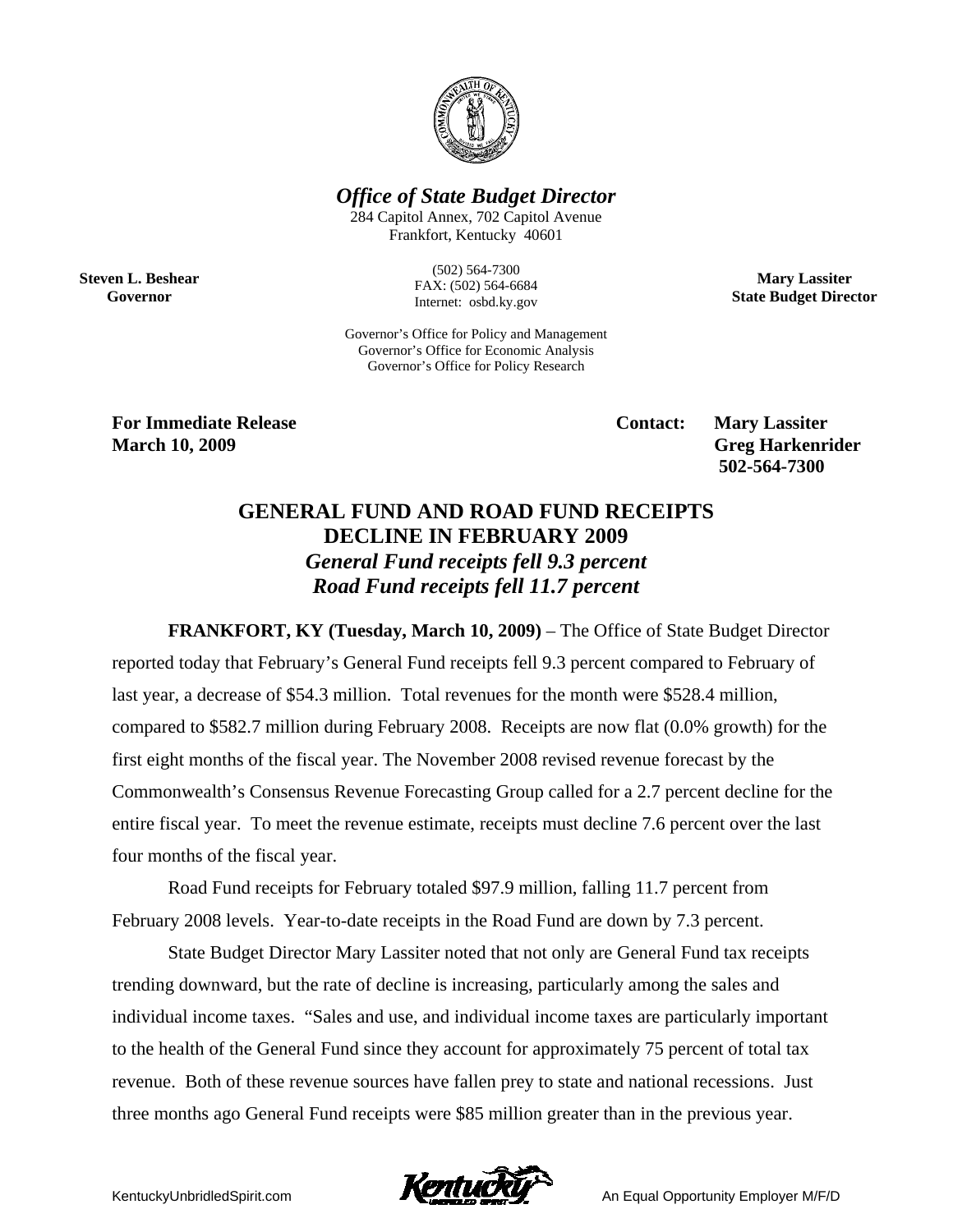Since then, sales tax receipts have fallen by nearly 2 percent and individual income tax collections are off 6.4 percent. "

Among the major accounts:

- Sales and use tax receipts were down 6.0 percent for the month and are down 0.2 percent for the year.
- Individual income tax collections fell by 9.7 percent, reflecting year-to-date growth of 2.6 percent.
- Corporation income tax receipts were negative for the month and are down 40.0 percent for the year.
- Property tax collections decreased 41.2 percent in February.
- Cigarette tax receipts declined by 5.5 percent.
- Coal severance tax receipts increased by 28.3 percent.

Road Fund receipts fell 11.7 percent in February with collections of \$97.9 million. The Consensus Forecasting Group's revised Road Fund estimates call for a decline in revenues of 3.4 percent for the fiscal year. Based on year-to-date tax collections, revenues must increase by 4.4 percent for the remainder of FY09 to meet the estimate. Lassiter expressed concern about the declines in the Road Fund but hinted that some minor help may be on the horizon. "The decidedly negative trend in the Kentucky Road Fund is predominantly a function of motor vehicle usage tax, which is down 18.0 percent through the first eight months of FY09. While economic growth patterns don't usually make dramatic reversals, we do expect some minor improvements in vehicle sales attributable to the federal income tax credit that was adopted as part of the American Recovery and Reinvestment Act of 2009 to help create demand for new vehicle purchases."

Among the accounts, motor fuels rose by 4.7 percent, motor vehicle usage revenue was off 24.9 percent, and license and privilege receipts fell 16.6 percent.

-30-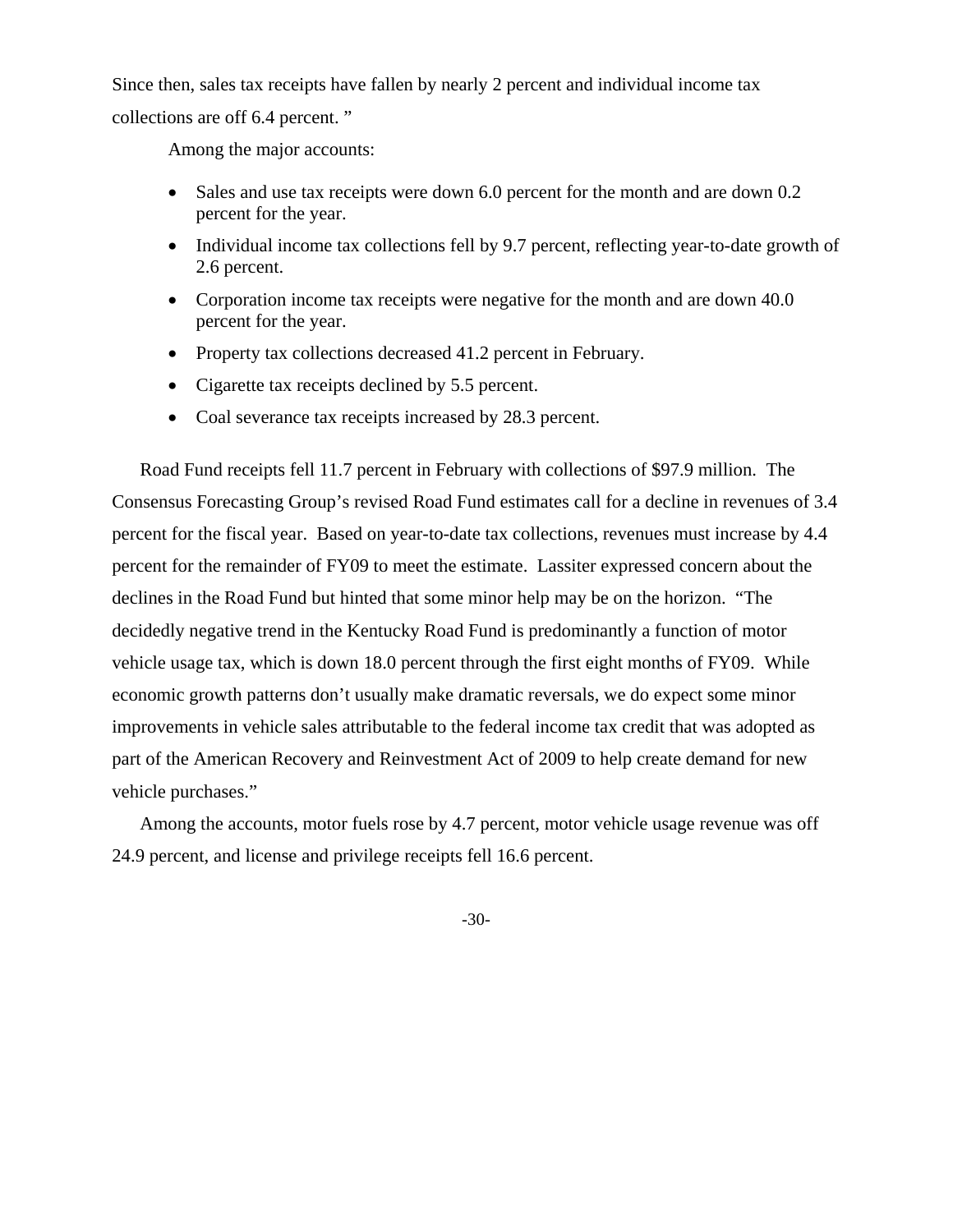## **KENTUCKY STATE GOVERNMENT REVENUE 1. GENERAL FUND REVENUE**

|                                      | <b>FEBRUARY</b> |               |                          | <b>JULY THROUGH FEBRUARY</b> |                 |            |  |
|--------------------------------------|-----------------|---------------|--------------------------|------------------------------|-----------------|------------|--|
|                                      | 2009            | 2008          | % Change                 | FY 2009                      | FY 2008         | % Change   |  |
| <b>TOTAL GENERAL FUND</b>            | \$528,410,155   | \$582.718.628 | $-9.3%$                  | \$5,579,227.624              | \$5,578,819,128 | $0.0\%$    |  |
| <b>Tax Receipts</b>                  | \$503,546,263   | \$564,683,042 | $-10.8%$                 | \$5,373,103,987              | \$5,372,756,405 | 0.0%       |  |
| Sales and Gross Receipts             | \$234,501,847   | \$254,440,681 | $-7.8%$                  | \$2,232,164,526              | \$2,243,868,885 | $-0.5%$    |  |
| <b>Beer Consumption</b>              | 452,683         | 447,756       | 1.1%                     | 4,277,191                    | 4,344,605       | $-1.6%$    |  |
| Beer Wholesale                       | 3,335,086       | 3,353,163     | $-0.5%$                  | 34,931,632                   | 33,590,614      | 4.0%       |  |
| Cigarette                            | 12,138,505      | 12,849,088    | $-5.5%$                  | 105,288,234                  | 113,438,095     | $-7.2%$    |  |
| <b>Distilled Spirits Case Sales</b>  | 6,258           | 7,275         | $-14.0%$                 | 72,907                       | 70,931          | 2.8%       |  |
| <b>Distilled Spirits Consumption</b> | 622,968         | 719,449       | $-13.4%$                 | 7,183,770                    | 7,082,029       | 1.4%       |  |
| <b>Distilled Spirits Wholesale</b>   | 1,541,782       | 1,793,114     | $-14.0%$                 | 18,741,503                   | 18,141,699      | 3.3%       |  |
| <b>Insurance Premium</b>             | 16,485,943      | 22,918,710    | $-28.1%$                 | 57,169,400                   | 63,974,651      | $-10.6%$   |  |
| Pari-Mutuel                          | 142,361         | 131,381       | 8.4%                     | 2,223,455                    | 2,418,439       | $-8.1%$    |  |
| Race Track Admission                 | 0               | 0             | $\overline{\phantom{a}}$ | 193.657                      | 177,415         | 9.2%       |  |
| Sales and Use                        | 193,186,418     | 205,511,540   | $-6.0%$                  | 1,945,200,578                | 1,948,407,387   | $-0.2%$    |  |
| <b>Wine Consumption</b>              | 146,863         | 156,408       | $-6.1%$                  | 1,609,513                    | 1,614,373       | $-0.3%$    |  |
| Wine Wholesale                       | 719,560         | 791,875       | $-9.1%$                  | 8,397,825                    | 8,174,575       | 2.7%       |  |
| <b>Telecommunications Tax</b>        | 5,003,837       | 5,096,348     | $-1.8%$                  | 41,017,143                   | 36,457,957      | 12.5%      |  |
| <b>Other Tobacco Products</b>        | 719,583         | 664,575       | 8.3%                     | 5,857,717                    | 5,976,116       | $-2.0%$    |  |
| License and Privilege                | \$44,194,797    | \$34,433,250  | 28.3%                    | \$306,277,440                | \$242,269,094   | 26.4%      |  |
| Alc. Bev. License Suspension         | 34,900          | 87,220        | $-60.0\%$                | 241,900                      | 588,490         | $-58.9%$   |  |
| Coal Severance                       | 24,308,470      | 18,942,972    | 28.3%                    | 193,654,676                  | 147,802,711     | 31.0%      |  |
| <b>Corporation License</b>           | 2,585,833       | (2,534,179)   | $\overline{a}$           | 7,770,835                    | 1,695,064       | 358.4%     |  |
| Corporation Organization             | 0               | 26,450        | $-100.0\%$               | 34,065                       | 233,732         | $-85.4%$   |  |
| <b>Occupational Licenses</b>         | 13,110          | 9,216         | 42.3%                    | 127,126                      | 77,504          | 64.0%      |  |
| Oil Production                       | 276,662         | 833,678       | $-66.8%$                 | 6,860,747                    | 6,053,351       | 13.3%      |  |
| Race Track License                   | 0               | 0             | ---                      | 298,200                      | 189,785         | 57.1%      |  |
| <b>Bank Franchise Tax</b>            | 4,293,775       | 11,183,728    | $-61.6%$                 | (539, 670)                   | 11,482,458      |            |  |
| <b>Driver License Fees</b>           | 33,934          | 51,793        | $-34.5%$                 | 381,472                      | 407,313         | $-6.3%$    |  |
| <b>Minerals Severance</b>            | 541,984         | 864,063       | $-37.3%$                 | 9,648,465                    | 11,953,477      | $-19.3%$   |  |
| <b>Natural Gas Severance</b>         | 3,138,694       | 3,577,778     | $-12.3%$                 | 31,460,480                   | 20,211,771      | 55.7%      |  |
| <b>Limited Liability Entity</b>      | 8,967,435       | 1,390,532     | ---                      | 56,339,145                   | 41,573,438      | 35.5%      |  |
| Income                               | \$201,766,377   | \$234,985,327 | $-14.1%$                 | \$2,348,624,448              | \$2,402,062,395 | $-2.2%$    |  |
| Corporation                          | (10, 338, 988)  | (16, 965)     | $\overline{\phantom{a}}$ | 164,298,050                  | 273,714,766     | -40.0%     |  |
| Individual                           | 212,105,365     | 235,002,292   | $-9.7%$                  | 2,184,326,398                | 2,128,347,629   | 2.6%       |  |
| Property                             | \$18,288,684    | \$31,088,918  | $-41.2%$                 | \$435,353,293                | \$422,572,918   | 3.0%       |  |
| Building & Loan Association          | 6,612           | 170,757       | $\overline{\phantom{a}}$ | 215,978                      | 268,608         | $-19.6%$   |  |
| General - Real                       | 9,633,616       | 12,790,869    | $-24.7%$                 | 228,779,844                  | 224,248,466     | 2.0%       |  |
| General - Tangible                   | 8,904,359       | 15,930,393    | $-44.1%$                 | 154,835,141                  | 149,496,733     | 3.6%       |  |
| <b>Omitted &amp; Delinquent</b>      | (993, 876)      | 1,656,820     | $\hspace{0.05cm} \ldots$ | 12,308,279                   | 14,262,179      | $-13.7%$   |  |
| <b>Public Service</b>                | 506,315         | 222,843       | 127.2%                   | 38,340,774                   | 33,445,462      | 14.6%      |  |
| Other                                | 231,658         | 317,237       | $-27.0%$                 | 873,277                      | 851,470         | 2.6%       |  |
| Inheritance                          | \$1,787,211     | \$6,554,030   | $-72.7%$                 | \$26,042,372                 | \$37,584,736    | $-30.7%$   |  |
| Miscellaneous                        | \$3,007,347     | \$3,180,836   | $-5.5%$                  | \$24,641,908                 | \$24,398,377    | 1.0%       |  |
| <b>Legal Process</b>                 | 1,854,422       | 2,125,675     | $-12.8%$                 | 15,743,164                   | 16,229,369      | $-3.0\%$   |  |
| T. V. A. In Lieu Payments            | 1,139,910       | 1,055,161     | 8.0%                     | 8,872,951                    | 8,168,698       | 8.6%       |  |
| Other                                | 13,015          | 0             | $\scriptstyle \cdots$    | 25,792                       | 310             | 8220.1%    |  |
| <b>Nontax Receipts</b>               | \$24,246,576    | \$17,882,458  | 35.6%                    | \$204,204,811                | \$199,503,846   | 2.4%       |  |
| <b>Departmental Fees</b>             | 3,200,580       | 2,936,171     | $9.0\%$                  | 19,600,065                   | 19,671,816      | $-0.4%$    |  |
| <b>PSC Assessment Fee</b>            | 4,734           | 5,802         | $-18.4%$                 | 9,368,357                    | 10,667,153      | $-12.2%$   |  |
| Fines & Forfeitures                  | 2,569,451       | 2,628,594     | $-2.2%$                  | 18,828,031                   | 18,773,237      | 0.3%       |  |
| Interest on Investments              | 79,258          | 105,896       | $-25.2%$                 | 2,264,641                    | 1,028,498       | 120.2%     |  |
| Lottery                              | 17,000,000      | 16,000,000    | 6.3%                     | 124,500,000                  | 123,761,591     | 0.6%       |  |
| Sale of NO <sub>x</sub> Credits      | 0               | 540,000       | -100.0%                  | 0                            | 4,855,000       | $-100.0\%$ |  |
| Miscellaneous                        | 1,392,553       | (4,334,005)   |                          | 29,643,717                   | 20,746,551      | 42.9%      |  |
| <b>Redeposit of State Funds</b>      | \$617,316       | \$153,128     | 303.1%                   | \$1,918,826                  | \$6,558,876     | $-70.7%$   |  |